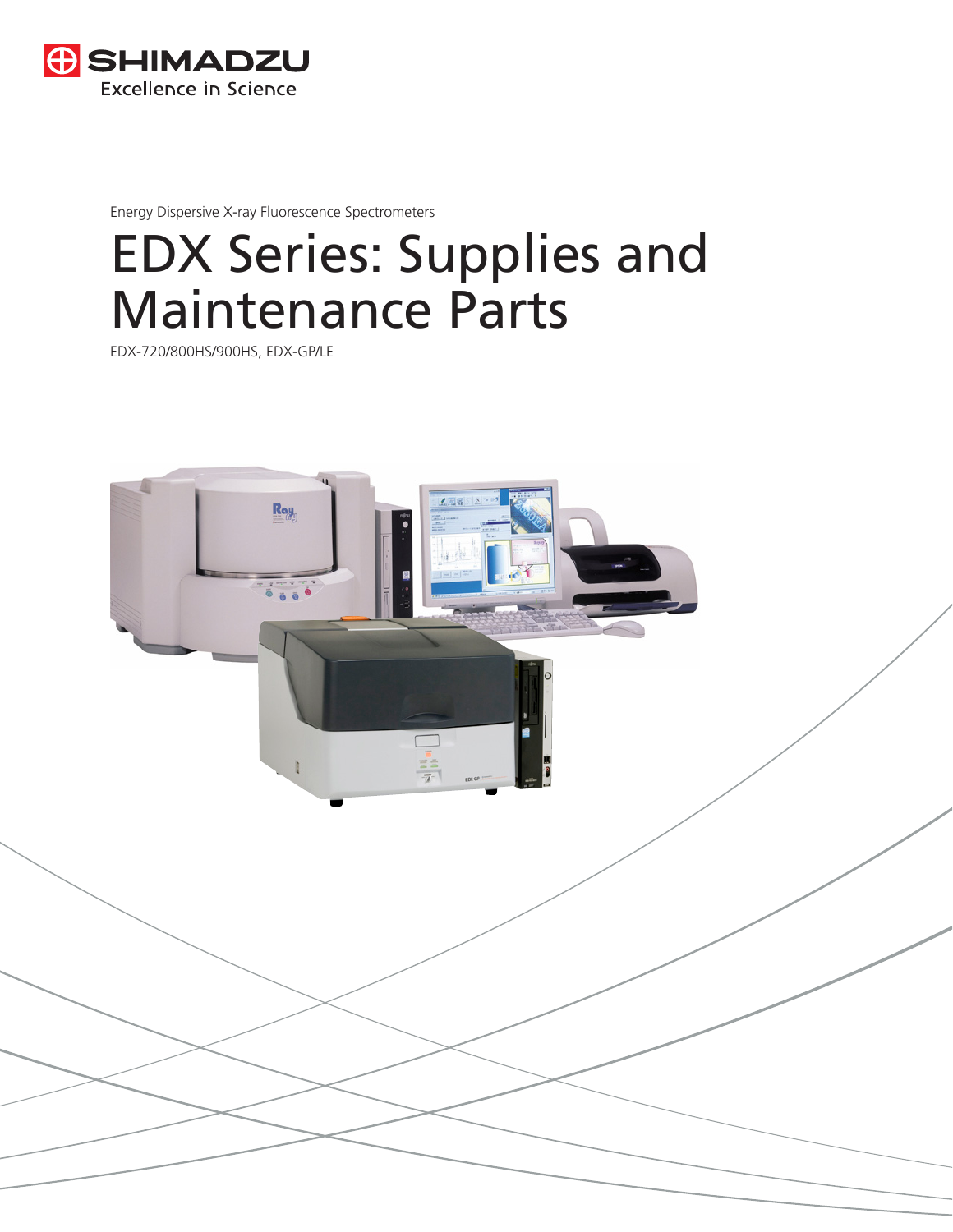# <span id="page-1-0"></span>**Contents**

| Maintenance 3 |  |
|---------------|--|
|               |  |
|               |  |
|               |  |
|               |  |
|               |  |
|               |  |
|               |  |
|               |  |
|               |  |
|               |  |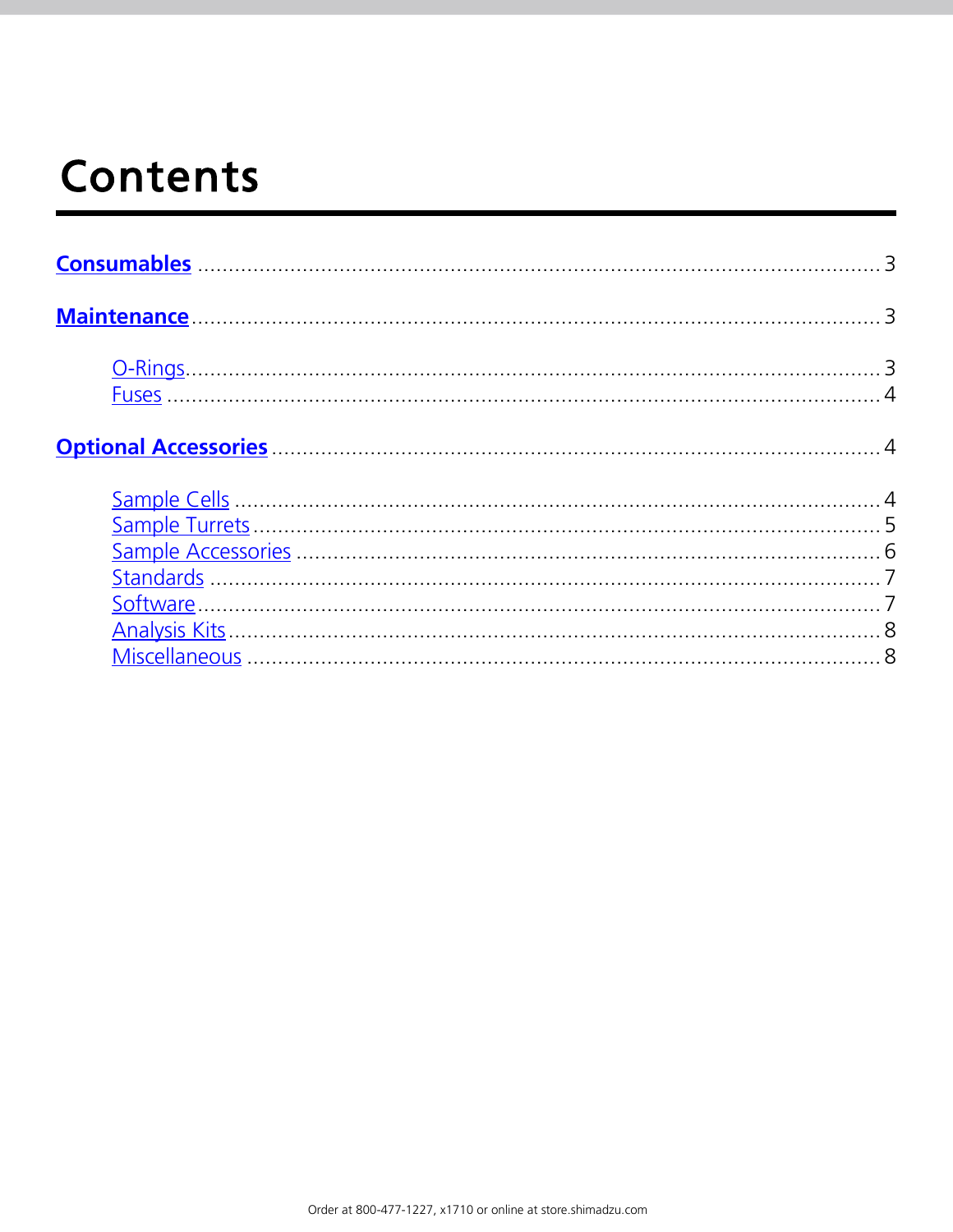## <span id="page-2-0"></span>Consumables

| Unit                 | <b>Product Name</b>                 | P/N          |
|----------------------|-------------------------------------|--------------|
| X-Ray                | X-Ray tube                          | 212-24541-91 |
| <b>Lid Operation</b> | Molykote grease (LG#2)              | 017-27014-05 |
| Shuttler/Filter      | Silicone grease (HVAC-G, 50g)       | 017-30813-01 |
| Vacuum               | Rotary pump oil (UltraGrade 19, 1L) | 220-97808-00 |
| Misc.                | Brush, for grease application       | 086-71021-00 |

### <span id="page-2-1"></span>Maintenance

| Category | <b>Product Name</b>   | Remarks                           | P/N          | <b>External Appearance</b> |
|----------|-----------------------|-----------------------------------|--------------|----------------------------|
|          | O-ring, 1A P12.5      | For Pirani gauge<br>(Vacuum unit) | 036-10214-00 |                            |
|          | O-ring, 1A P6 (5/pk)  | For shutter/filter shaft          | 036-10204-84 |                            |
|          |                       | For collimator shaft              |              |                            |
| O-Rings  | O-ring, 1A P11        | For turret drive                  | 036-10211-00 |                            |
|          | O-ring, 1A P-6        | For small-sample cover            | 036-12012-00 |                            |
|          | O-ring, AS568A-278-1A | For sample chamber<br>cover       | 036-15502-78 |                            |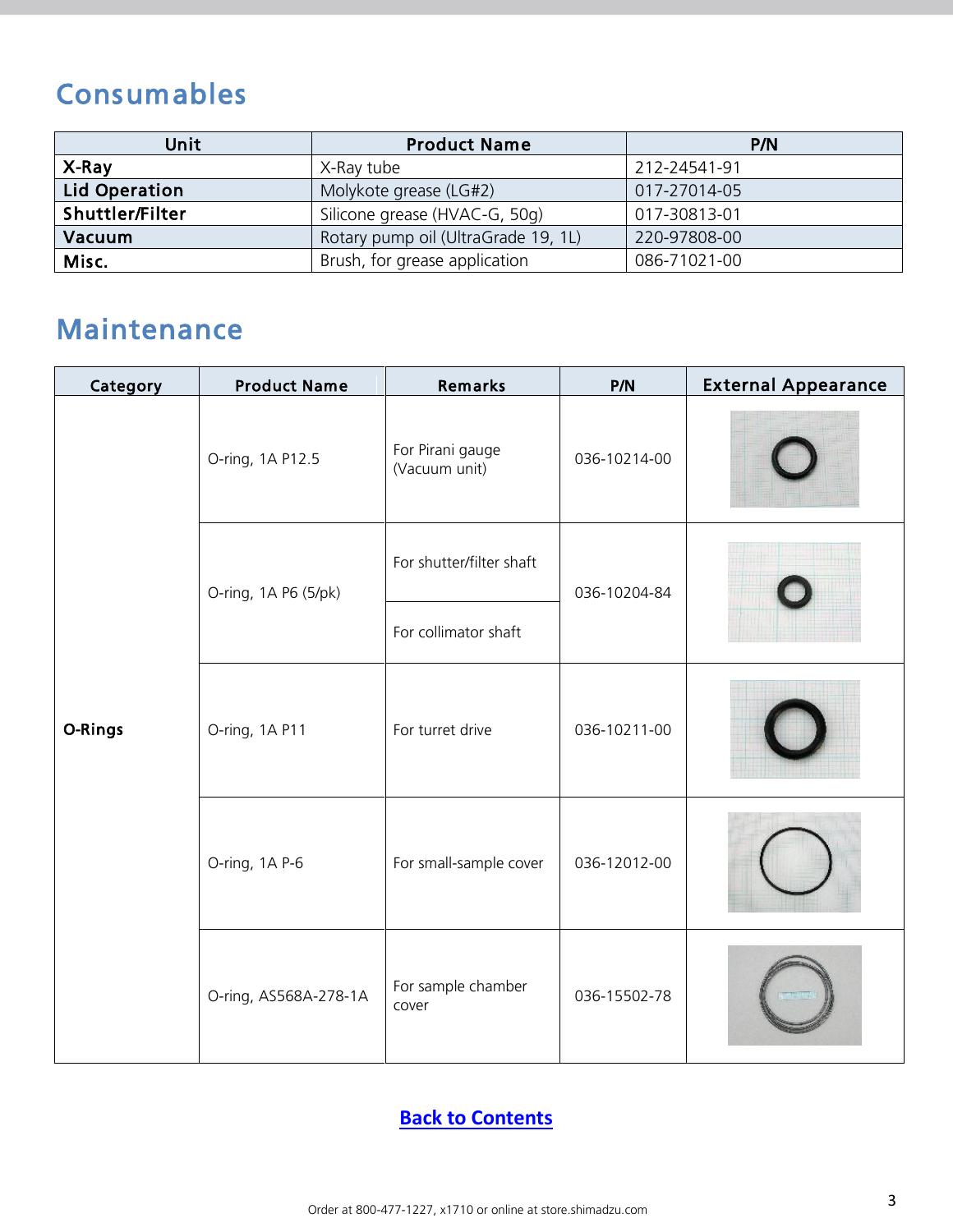<span id="page-3-0"></span>

| <b>Fuse</b> | Fuse, 250V 10A | F1, F2 (Vacuum unit)                                        | 072-02004-26 |                                                                                                                                                   |
|-------------|----------------|-------------------------------------------------------------|--------------|---------------------------------------------------------------------------------------------------------------------------------------------------|
|             | Fuse, 218 3.15 | F3, F4 (Cover<br>open/close, turret,<br>analog transformer) | 072-02004-21 | <u> 1967an - Angelin III, mangalang mga Ulime (Ulime at </u><br>$9 - 10 - 11 - 12 - 13 - 14$<br>$072 - 02004 - 21$<br>$t_1 - \lambda'$ , 218 3.15 |

## <span id="page-3-1"></span>Optional Accessories

#### <span id="page-3-2"></span>Sample Cells

| <b>Product Name</b>           | Remarks                                                                                                                                                               | P/N          | <b>External Appearance</b> |
|-------------------------------|-----------------------------------------------------------------------------------------------------------------------------------------------------------------------|--------------|----------------------------|
| 3571 31mm Open-End<br>X-Cell  | Used for both liquid and powder samples. Used<br>with Mylar or polypropylene film.<br>100pcs/set.<br>OD: 31.6mm; V: 10mL                                              | 219-85000-55 |                            |
| 3529 31mm X-Cell              | 100pcs/set.<br>OD: 32mm; V: 8mL                                                                                                                                       | 219-85000-52 |                            |
| 3577 Micro X-Cell             | Used for trace samples. It is recommended that<br>a collimator is used with this cell in order to<br>reduce radiation scatter.<br>100pcs/set.<br>OD: 31.6mm; V: 0.5mL | 219-85000-54 |                            |
| 3561 31mm Universal<br>X-Cell | 100 pcs/set.<br>OD: 31.6mm; V: 8mL                                                                                                                                    | 219-85000-53 |                            |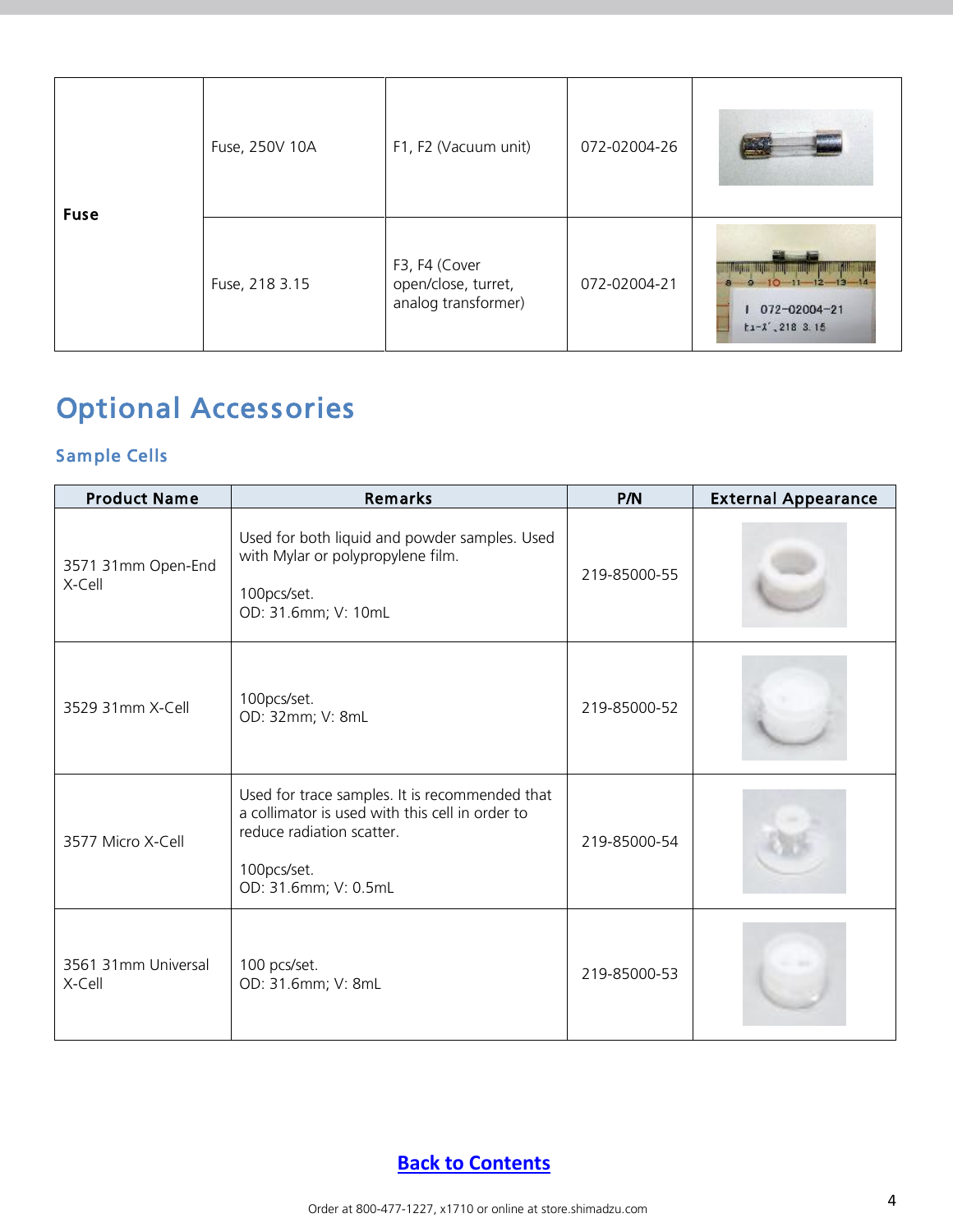| Mylar Film for Sample Cell            | 500 sheets/set                                                                                             | 202-86501-56 |  |
|---------------------------------------|------------------------------------------------------------------------------------------------------------|--------------|--|
| Polypropylene Film for<br>Sample Cell | Effective for trace analysis of light elements<br>in vacuum and helium atmospheres. 73mm<br>wide; 92m long | 219-82019-05 |  |

#### <span id="page-4-0"></span>Sample Turrets

#### \*\*Must have turret drive unit pre-installed

| 16-Sample Turret<br>(Solid Samples)  | Used for sequential analysis of solid<br>samples with diameters less than 32mm.<br>Particularly effective for analysis in helium<br>or vacuum atmospheres | 212-22665-91 |  |
|--------------------------------------|-----------------------------------------------------------------------------------------------------------------------------------------------------------|--------------|--|
| 16-Sample Turret<br>(Liquid Samples) | Used for the sequential analysis of up to 16<br>liquid or powder samples contained in<br>sample cells                                                     | 212-22665-92 |  |
| 8-Sample Turret                      | Used for the sequential analysis of larger<br>samples with diameters less than 52mm                                                                       | 212-22665-93 |  |
| 8-Sample Turret with<br>Spinner      | Used to acquire averaged information of<br>heterogeneous samples like minerals,<br>foods, soil, etc. Used with solids or small<br>sample holders.         | 212-22345-00 |  |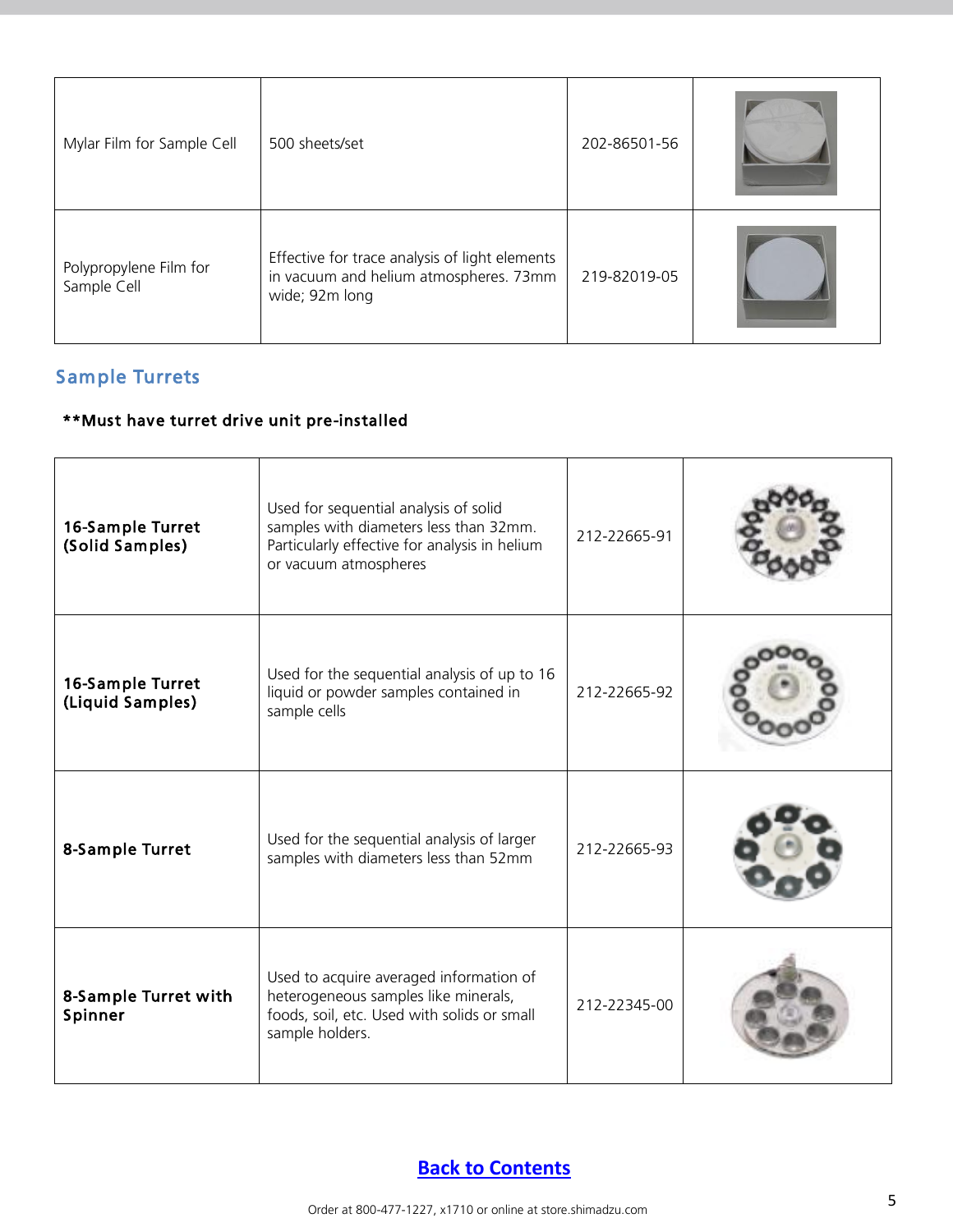#### <span id="page-5-0"></span>Sample Accessories

| Sample Fixing Jig | 40mm diameter<br>For 8-sample turret  | 212-22656-01 |                                                       |
|-------------------|---------------------------------------|--------------|-------------------------------------------------------|
|                   | 30mm diameter<br>For 8-sample turret  | 212-22656-02 | Used to ensure secure fitting                         |
|                   | 20mm diameter<br>For 8-sample turret  | 212-22656-03 | when using sample cells in<br>conjunction with turret |
|                   | 20mm diameter<br>For 16-sample turret | 212-22656-04 |                                                       |

|                       | <b>Small Sample Holder</b><br>For the analysis of a sample less than<br>11mm diameter | 212-22357-00 |  |
|-----------------------|---------------------------------------------------------------------------------------|--------------|--|
| Spinner Sample Holder | Solid Sample Holder<br>For the analysis of a sample less than<br>52mm diameter        | 212-22354-00 |  |

| Used to set a region of interest on the<br>sample to the irradiation area automatically,<br>when collimator and CCD options are<br>equipped. A large knob and X-Y slide<br>mechanism makes sample positioning easy.<br><b>Precision Stage</b><br>Useful for smaller sample areas (1mm).<br>Central opening of up to 70 x 70mm. Inner<br>diameter of standard holder is 31mm (Can<br>be used with sample cell). | 212-22925-00 |  |
|----------------------------------------------------------------------------------------------------------------------------------------------------------------------------------------------------------------------------------------------------------------------------------------------------------------------------------------------------------------------------------------------------------------|--------------|--|
|----------------------------------------------------------------------------------------------------------------------------------------------------------------------------------------------------------------------------------------------------------------------------------------------------------------------------------------------------------------------------------------------------------------|--------------|--|

| <b>Small-Sample Cover</b> | Helps shorten the evacuation time when<br>analyzing a small sample sequentially. Max<br>sample size: 62mm (dia.) x 120mm (h) | 212-23860-91 |  |
|---------------------------|------------------------------------------------------------------------------------------------------------------------------|--------------|--|
|---------------------------|------------------------------------------------------------------------------------------------------------------------------|--------------|--|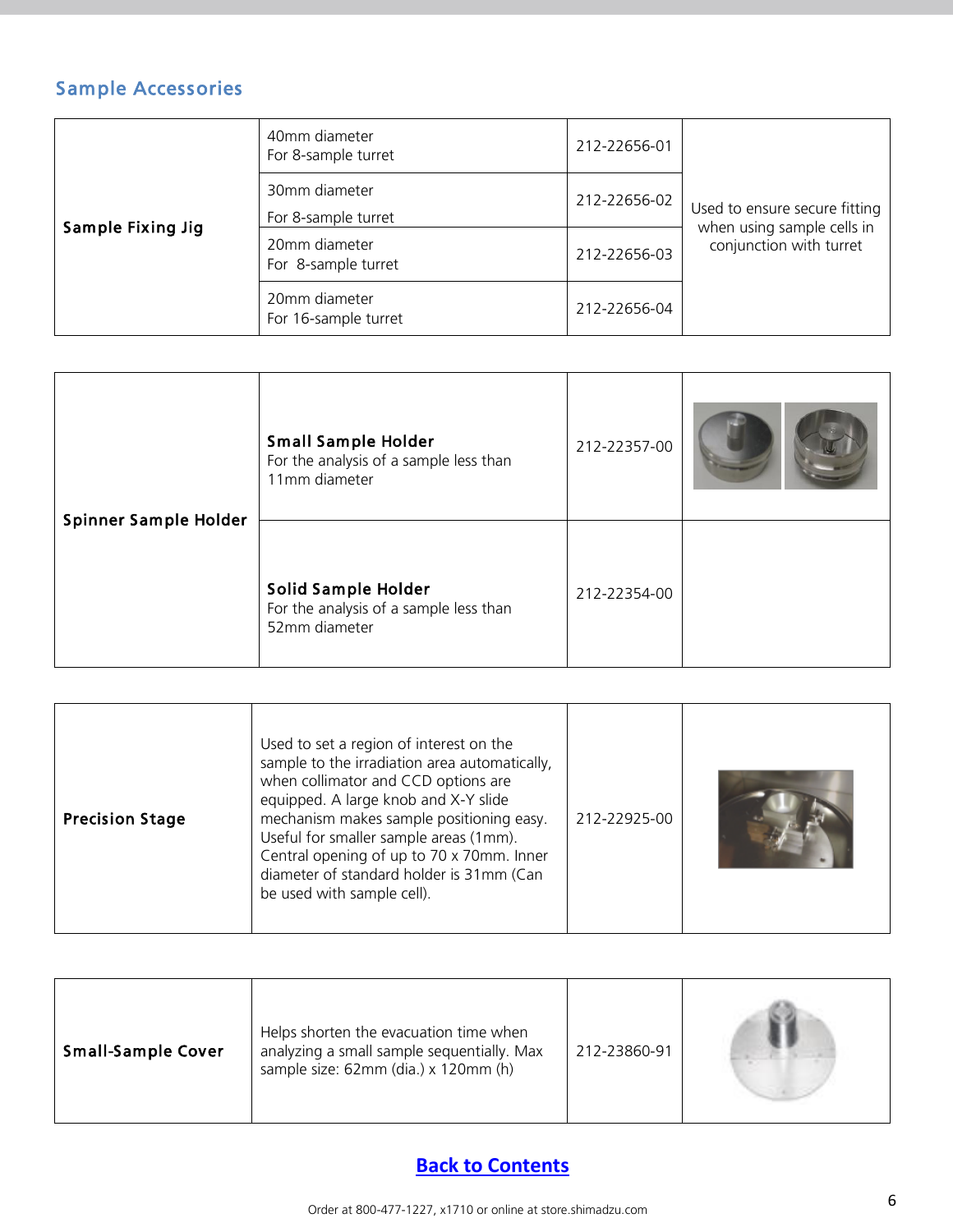#### <span id="page-6-0"></span>Standards

| <b>Product Name</b>                                                       | P/N          |
|---------------------------------------------------------------------------|--------------|
| SUS Standard                                                              | 212-21650-02 |
| A750 Calibration Standard                                                 | 212-21650-17 |
| Cl Check Sample                                                           | 212-24705-91 |
| PVC-5E6 (Hg, Cr, Br in PVC)                                               | 220-95328-01 |
| PE-5E6 (Cd, Pb, Hg, Cr, Br in PE)                                         | 220-95328-03 |
| Lead-free Solder                                                          | 220-95328-07 |
| Aluminum Alloy (Cd, Pb, Cr in Al)                                         | 220-95328-08 |
| Copper Alloy (Cd, Pb, Cr in Cu)                                           | 220-95328-09 |
| PE-8E6 (Sb, As, Ba, Cd, Cr, Pb, Hg, Se in PE)                             | 220-95328-10 |
| PE-1E6 (Cl in PE)                                                         | 220-95328-11 |
| NMIJ CRM 8102-a (Cd, Cr, Pb in ABS Resin Pellet, LOW concentrations)      | 220-95328-20 |
| NMIJ CRM 8103-a (Cd, Cr, Pb in ABS Resin Pellet, HIGH concentrations)     | 220-95328-21 |
| NMIJ CRM 8112-a (Cd, Cr, Hg, Pb in ABS Resin Pellet, LOW concentrations)  | 220-95328-24 |
| NMIJ CRM 8113-a (Cd, Cr, Hg, Pb in ABS Resin Pellet, HIGH concentrations) | 220-95328-25 |

#### <span id="page-6-1"></span>**Software**

| <b>Software</b> | <b>Remarks</b>                    | P/N          |
|-----------------|-----------------------------------|--------------|
| PC-EDX          | v1.11 (compatible with Windows 7) | 212-24911-42 |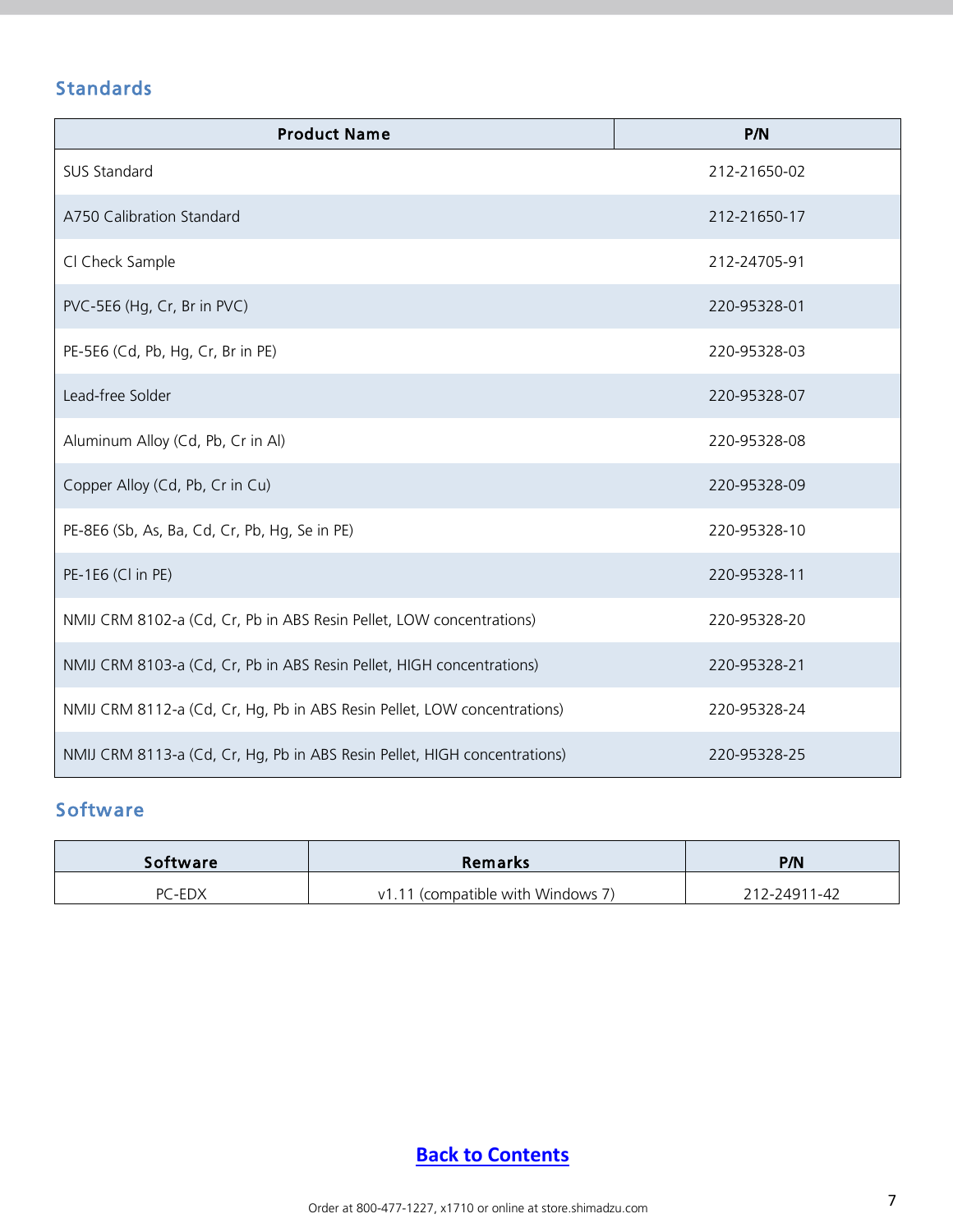#### <span id="page-7-0"></span>Analysis Kits (EDX-GP/LE)\*\*

| <b>Product Name</b>                                   | Remarks                                                                                                                                                                  | P/N          |
|-------------------------------------------------------|--------------------------------------------------------------------------------------------------------------------------------------------------------------------------|--------------|
| <b>Additional Function Kit</b>                        | Adds general analysis function to the EDX-LE                                                                                                                             | 212-24714-42 |
| RoHS, Halogen, and Antimony<br>Screening Analysis Kit | Instruction manual and check sample for<br>measurement of Sb, Cd, Pb, Hg, Cr, Br, and Cl, as<br>specified by the RoHS directive and halogen<br>regulation, plus antimony | 212-24922-91 |
| Small-Spot Solder Analysis Kit                        | Instruction manual and small-spot collimator plate for<br>small-part solder analysis in circuit boards                                                                   | 212-24850-41 |
| Halogen Screening Analysis Kit                        | Instruction manual and check sample for<br>measurement of Cd, Pb, Hg, Cr, Br, and Cl, as<br>specified by the RoHS directive and halogen<br>regulation                    | 212-24908-91 |

#### <span id="page-7-1"></span>**\*\*Must have PC-EDX v1.11**

#### Miscellaneous

| <b>Liquid Nitrogen Supplies</b><br>Pack | Includes:<br>Cryogenic Gloves<br>4L Liquid Nitrogen Dewar<br>4 ft. Transfer Hose | 220-95807-00 |
|-----------------------------------------|----------------------------------------------------------------------------------|--------------|
|-----------------------------------------|----------------------------------------------------------------------------------|--------------|

| ' X-Ray Pilot Lamp<br>212-22454-00<br>Indicates x-ray exposure |  |
|----------------------------------------------------------------|--|
|----------------------------------------------------------------|--|